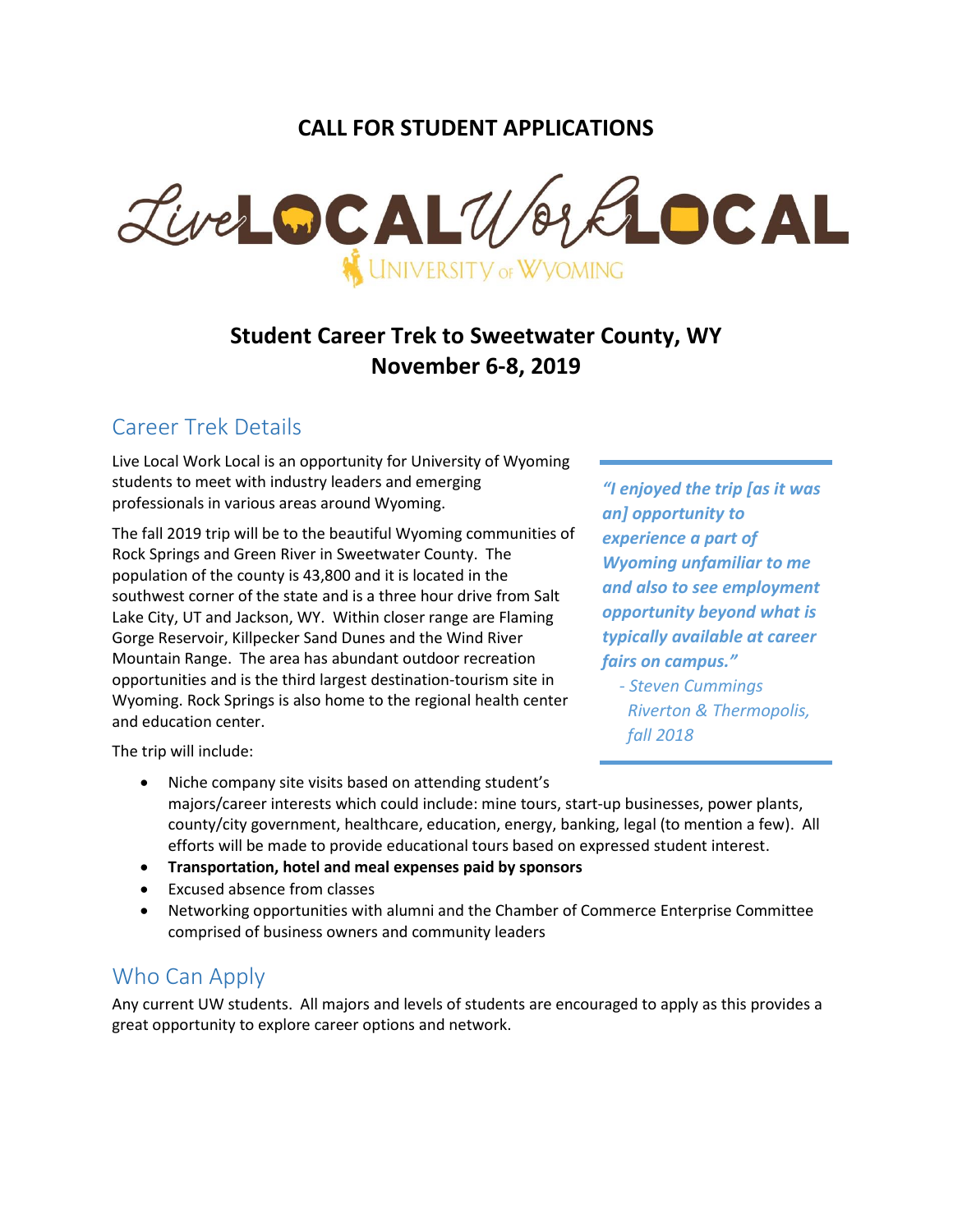## How to Apply

- Submit a one page essay to include first and last name, email address, student ID#, phone number, hometown, college major/gpa, anticipated graduation month/year, local address (see the attached .pdf; print and use or create something similar as long as all information is included).
- Essay topic could include the following information:
	- 1. Identify any campus activities or other interests in which you are involved, any academic and/or career goals, and any interests in living/working in Wyoming.
	- 2. Indicate any participation in a study abroad program, any attendance at professional conferences, or any other travel experiences outside of your home state/country.
- Students will submit their application/essay to Jennie Hedrick as an email attachment: jnein@uwyo.edu. For tracking purposes, **ONLY EMAILED applications will be accepted.**
- **Deadline for Priority Consideration**: Monday, September 30
- **FINAL DEADLINE:** Friday, October 4

*"Taken as a whole, I found the excursion very positive, career-oriented and informing."*

*– Opeoluwa Olawale Gillette, spring 2019*

### Commitment

Once students are selected, they are expected to:

- Attend a mandatory group meeting to meet fellow trekkers
- Learn about professional expectations
- Sign a release form
- Provide a **\$50 good-faith deposit (100% refundable upon arriving November 6 at the group pick-up location).** If cancelling within 14 days of travel, the \$50 deposit will not be returned.

#### **NOTES**

- 1. The full itinerary will not be available until mid-late October. We will Leave Laramie the afternoon of Wednesday, November 6 and return the afternoon/evening of Friday, November 8.
- 2. Participants should be somewhat flexible due to this being a group travel experience.
- 3. If you cannot afford the deposit, please contact: Jennie Hedrick, [jnein@uwyo.edu.](mailto:jnein@uwyo.edu)
- 4. Once the TREK is complete, students will write a short reflection of their experience for future trek planning.
- 5. Live Local Work Local is sponsored by the UW ACES Office, Colleges of Agriculture, Business, Engineering and Applied Science, and the School of Energy Resources.
- 6. Questions can be addressed to Jennie Hedrick, [jnein@uwyo.edu.](mailto:jnein@uwyo.edu)